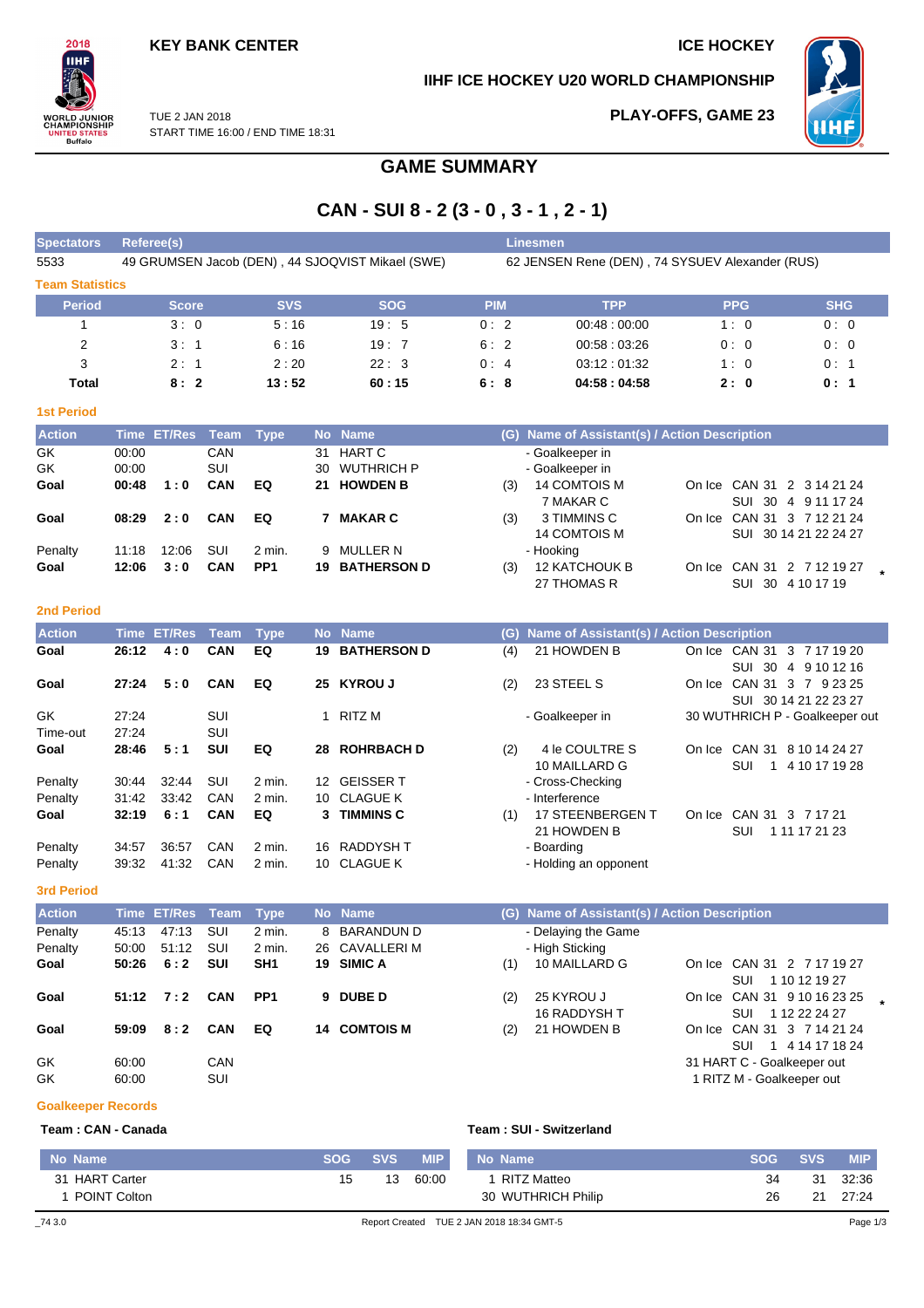## **KEY BANK CENTER ICE HOCKEY**



**IIHF ICE HOCKEY U20 WORLD CHAMPIONSHIP**



TUE 2 JAN 2018 START TIME 16:00 / END TIME 18:31

## **PLAY-OFFS, GAME 23**

**Game Statistics Team : CAN (red)**

|             | Head Coach: DUCHARME Dominique |    |             |                |                |                |          |                   |          |    |                | Shots on Goal |          |          |      |                   |   | Time on Ice |                    |    |      |
|-------------|--------------------------------|----|-------------|----------------|----------------|----------------|----------|-------------------|----------|----|----------------|---------------|----------|----------|------|-------------------|---|-------------|--------------------|----|------|
| No Pos Name |                                | G. | A           | P.             |                |                |          | PIM FO+ FO- FO+/- | FO%      |    | $\overline{2}$ |               | 3 OT TS  | $+/-$    |      | $\overline{2}$    | 3 | <b>OT</b>   | <b>TOT SHF AVG</b> |    |      |
| 3 D         | <b>TIMMINS Conor</b>           |    |             | $\overline{2}$ | 0              | 0              | 0        | 0                 | 0.00     | 2  | 2              | 0             | 4        | $+6$     | 5:51 | 7:33 8:26         |   |             | 21:50              | 32 | 0:40 |
| 7 D         | MAKAR Cale (BP)                |    |             | $\overline{2}$ | $\Omega$       | 0              | 0        | 0                 | 0.00     | 2  | $\Omega$       | 2             | 4        | $+4$     |      | 5:24 5:55 6:55    |   |             | 18:14              | 30 | 0:36 |
| 9 F         | DUBE Dillon +C                 |    | $\Omega$    | 1              | 0              | 0              | 0        | 0                 | 0.00     | 3  | 2              | 2             |          | $+1$     |      | 5:21 4:27 4:30    |   |             | 14:18              | 19 | 0:45 |
| 23 F        | STEEL Sam                      | 0  |             | 1              | 0              | $\overline{7}$ | 5        | 2                 | 58.33    | 0  | 1              | 2             | 3        | $+1$     |      | 5:45 3:54 5:21    |   |             | 15:00              | 20 | 0:45 |
| 25 F        | <b>KYROU Jordan</b>            |    |             | $\overline{2}$ | $\Omega$       | 3              | $\Omega$ |                   | 3 100.00 |    | 2              | $\Omega$      | 3        | $+1$     |      | 5:29 4:09 4:17    |   |             | 13:55              | 18 | 0:46 |
| 8 D         | FABBRO Dante +A                | 0  | 0           | 0              | 0              | 0              | 0        | 0                 | 0.00     |    | 2              | 2             | 5        | -1       |      | 7:41 7:53 5:23    |   |             | 20:57              | 32 | 0:39 |
| 10 D        | CLAGUE Kale +A                 | 0  | 0           | 0              | $\overline{4}$ | 0              | 0        | 0                 | 0.00     | 2  | 0              |               | 3        | -1       |      | 9:20 7:13 6:21    |   |             | 22:54              | 34 | 0:40 |
| 12 F        | <b>KATCHOUK Boris</b>          | 0  |             | 1              | 0              | 2              | 0        |                   | 2 100.00 | 0  | $\Omega$       | $\Omega$      | 0        | $+1$     |      | 5:06 3:46 3:27    |   |             | 12:19              | 16 | 0:46 |
| 16 F        | RADDYSH Taylor                 | 0  |             | 1              | $\overline{2}$ | $\mathbf 0$    | 0        | 0                 | 0.00     | 1  |                |               | 3        | 0        |      | 4:31 5:22 4:39    |   |             | 14:32              | 18 | 0:48 |
| 27 F        | <b>THOMAS Robert</b>           | 0  |             | 1              | $\Omega$       | 14             |          | 13                | 93.33    | 2  | 0              |               | 3        |          |      | -2 5:38 4:42 4:17 |   |             | 14:37              | 16 | 0:54 |
| 2 D         | <b>BEAN Jake</b>               | 0  | 0           | 0              | 0              | 0              | $\Omega$ | 0                 | 0.00     |    | 0              | 2             | 3        | $\Omega$ |      | 6:05 4:38 5:42    |   |             | 16:25              | 23 | 0:42 |
| 6 D         | <b>FOOTE Callan</b>            | 0  | 0           | 0              | 0              | 0              | $\Omega$ | 0                 | 0.00     | 0  | $\Omega$       | $\Omega$      | $\Omega$ | 0        |      | 5:38 5:53 5:33    |   |             | 17:04              | 23 | 0:44 |
| 14 F        | <b>COMTOIS Maxime</b>          |    | 2           | 3              | 0              |                | 2        | $-1$              | 33.33    | 0  | 4              | 2             | 6        | $+1$     |      | 3:53 5:20 4:18    |   |             | 13:31              | 21 | 0:38 |
| 21 F        | <b>HOWDEN Brett</b>            |    | 3           | 4              | 0              | 7              | 4        | 3                 | 63.64    | 2  | 1              | 0             | 3        | $+4$     |      | 3:31 4:51 3:34    |   |             | 11:56              | 18 | 0:39 |
| 24 F        | <b>FORMENTON Alex</b>          | 0  | $\Omega$    | $\Omega$       | $\Omega$       | $\Omega$       | 0        | 0                 | 0.00     |    | $\Omega$       | 3             | 4        | $+2$     |      | 3:27 5:15 4:57    |   |             | 13:39              | 19 | 0:43 |
| 11 F        | GADJOVICH Jonah                | 0  | 0           | 0              | 0              | 0              | 0        | 0                 | 0.00     | 0  | 0              |               | 1        |          |      | 4:13 3:44 5:53    |   |             | 13:50              | 15 | 0:55 |
| 17 F        | <b>STEENBERGEN Tyler</b>       | 0  |             | 1              | $\mathbf 0$    | 0              | 0        | 0                 | 0.00     | 0  |                | $\mathbf 0$   |          | $+1$     |      | 3:32 2:46 3:52    |   |             | 10:10              | 14 | 0:43 |
| 19 F        | <b>BATHERSON Drake</b>         | 2  | $\Omega$    | 2              | $\Omega$       | 0              | 0        | 0                 | 0.00     | 1  | 2              |               | 4        | 0        |      | 4:31 3:37 5:00    |   |             | 13:08              | 17 | 0:46 |
| 20 F        | McLEOD Michael                 | 0  | 0           | 0              | $\Omega$       | 8              | 5        | 3                 | 61.54    | 0  |                | 2             | 3        | $+1$     |      | 5:04 4:29 5:53    |   |             | 15:26              | 19 | 0:48 |
| 1 GK        | POINT Colton                   | 0  | $\mathbf 0$ | 0              | 0              |                |          |                   |          | 0  | $\Omega$       | $\mathbf 0$   | 0        |          |      |                   |   |             |                    |    |      |
| 31 GK       | <b>HART Carter</b>             | 0  | $\Omega$    | $\Omega$       | 0              |                |          |                   |          | 0  | $\Omega$       | $\Omega$      | 0        |          |      |                   |   |             |                    |    |      |
| Total       |                                | 8  | 13 21       |                | 6              | 42             | 17       |                   | 25 71.19 | 19 | 19             | 22            | 60       |          |      |                   |   |             |                    |    |      |

### **Team : SUI (white)**

|                   | <b>Head Coach: WOHLWEND Christian</b> |              |   |   |                |    |          | <b>Shots on Goal</b> |        |             |                | Time on Ice |             |       |      |                  |   |           |                |    |            |
|-------------------|---------------------------------------|--------------|---|---|----------------|----|----------|----------------------|--------|-------------|----------------|-------------|-------------|-------|------|------------------|---|-----------|----------------|----|------------|
| <b>No Pos</b>     | <b>Name</b>                           | G.           | A | P |                |    |          | PIM FO+ FO- FO+/-    | FO%    |             | $\overline{2}$ | 3 OT TS     |             | $+/-$ |      | $\overline{2}$   | 3 | <b>OT</b> | <b>TOT SHF</b> |    | <b>AVG</b> |
| 11 $\overline{F}$ | MIRANDA Marco +A                      | 0            | 0 | 0 | 0              | 0  |          | -1                   | 0.00   | 0           | $\mathbf 0$    | $\Omega$    | 0           | $-2$  |      | 5:17 6:14 4:50   |   |           | 16:21          | 25 | 0:39       |
| 12 D              | <b>GEISSER Tobias</b>                 | 0            | 0 | 0 | 2              | 0  | $\Omega$ | 0                    | 0.00   | 0           | 0              | 0           | 0           | 0     |      | 8:03 8:45 8:25   |   |           | 25:13          | 39 | 0:38       |
| 16 D              | GROSS Nico +A                         | 0            | 0 | 0 | 0              |    | 0        |                      | 100.00 | 0           | 0              | 0           | 0           | -1    |      | 5:26 8:22 5:25   |   |           | 19:13          | 30 | 0:38       |
| 22 F              | EGGENBERGER Nando +C                  | 0            | 0 | 0 | 0              | 0  | 0        | 0                    | 0.00   | 1           | 1              | 0           | 2           | $-2$  |      | 5:52 5:59 4:39   |   |           | 16:30          | 28 | 0:35       |
| 23 F              | <b>KURASHEV Philipp</b>               | 0            | 0 | 0 | 0              | 6  | 10       | -4                   | 37.50  | $\mathbf 0$ |                | 0           | 1           | $-2$  |      | 7:25 6:21 5:13   |   |           | 18:59          | 26 | 0:43       |
| 4 D               | le COULTRE Simon                      | 0            |   | 1 | 0              | 0  | 0        | 0                    | 0.00   | $\Omega$    | 0              | $\Omega$    | 0           | $-2$  |      | 6:07 3:30 6:25   |   |           | 16:02          | 30 | 0:32       |
| 9 F               | <b>MULLER Nicolas</b>                 | 0            | 0 | 0 | 2              | 0  | 2        | $-2$                 | 0.00   | 0           | 0              | 0           | 0           | $-2$  |      | 3:40 3:55 4:51   |   |           | 12:26          | 18 | 0:41       |
| 14 F              | <b>JAGER Ken</b>                      | 0            | 0 | 0 | 0              | 0  | $\Omega$ | $\Omega$             | 0.00   | 1           | 1              | 0           | 2           | $-3$  |      | 3:57 4:54 4:02   |   |           | 12:53          | 23 | 0:33       |
| 17 D              | <b>RIVA Elia</b>                      | 0            | 0 | 0 | 0              | 0  | $\Omega$ | 0                    | 0.00   | 0           | 2              | 0           | 2           | $-2$  |      | 6:12 4:45 6:43   |   |           | 17:40          | 32 | 0:33       |
| 24 F              | <b>HEIM Andre</b>                     | 0            | 0 | 0 | 0              |    | 5        | -4                   | 16.67  | 0           | 0              | 0           | 0           | $-3$  |      | 4:36 4:56 5:03   |   |           | 14:35          | 27 | 0:32       |
| 10 F              | <b>MAILLARD Guillaume</b>             | 0            | 2 | 2 | 0              | 5  | 12       | -7                   | 29.41  | 0           | 0              | 0           | 0           | $+1$  |      | 6:50 5:27 5:12   |   |           | 17:29          | 28 | 0:37       |
| 18 F              | <b>NUSSBAUMER Valentin</b>            | 0            | 0 | 0 | 0              | 3  | 7        | $-4$                 | 30.00  | 0           | 1              | 0           | 1           | -1    |      | 4:18 4:59 5:21   |   |           | 14:38          | 24 | 0:36       |
| 19 F              | <b>SIMIC Axel</b>                     |              | 0 | 1 | $\Omega$       | 0  | 1        | -1                   | 0.00   | $\Omega$    | 0              | 2           |             | $+2$  |      | 4:47 4:22 6:05   |   |           | 15:14          | 25 | 0:36       |
| 21 D              | <b>BERNITim</b>                       | 0            | 0 | 0 | 0              | 0  | 0        | 0                    | 0.00   | 0           | 0              | 0           | 0           | $-3$  |      | 6:27 4:18 4:08   |   |           | 14:53          | 22 | 0:40       |
| 27 D              | <b>EGLI Dominik</b>                   | $\Omega$     | 0 | 0 | $\Omega$       | 0  | $\Omega$ | 0                    | 0.00   | 2           | $\mathbf 0$    |             | 3           | -1    |      | 8:03 7:08 6:57   |   |           | 22:08          | 30 | 0:44       |
| 8 D               | <b>BARANDUN Davyd</b>                 | 0            | 0 | 0 | 2              | 0  | 0        | 0                    | 0.00   | 0           | 0              | 0           | 0           | 0     |      | $0:00$ 1:04 1:19 |   |           | 2:23           | 5  | 0:28       |
| 13 F              | <b>SIGRIST Justin</b>                 | 0            | 0 | 0 | 0              | 1  | 3        | $-2$                 | 25.00  | 0           | 0              | 0           | 0           | 0     | 2:56 | 3:45 4:01        |   |           | 10:42          | 15 | 0:42       |
| 20 F              | <b>LEUENBERGER Sven</b>               | 0            | 0 | 0 | 0              | 0  | $\Omega$ | $\Omega$             | 0.00   | $\Omega$    | 0              | 0           | 0           | 0     |      | 2:51 4:04 3:25   |   |           | 10:20          | 15 | 0:41       |
| 26 F              | <b>CAVALLERI Marco</b>                | 0            | 0 | 0 | $\overline{2}$ | 0  |          | -1                   | 0.00   | 0           | 0              | 0           | 0           | 0     |      | $1:23$ 0:00 0:04 |   |           | 1:27           | 3  | 0:29       |
| 28 F              | ROHRBACH Dario (BP)                   | 1            | 0 | 1 | 0              | 0  | $\Omega$ | $\Omega$             | 0.00   | 1           | 1              | 0           | 2           | $+1$  |      | 4:35 5:29 4:44   |   |           | 14:48          | 21 | 0:42       |
| 1 GK              | <b>RITZ Matteo</b>                    | 0            | 0 | 0 | 0              |    |          |                      |        | 0           | 0              | 0           | 0           |       |      |                  |   |           |                |    |            |
| 30 GK             | <b>WUTHRICH Philip</b>                | 0            | 0 | 0 | 0              |    |          |                      |        | 0           | 0              | $\Omega$    | $\mathbf 0$ |       |      |                  |   |           |                |    |            |
| <b>Total</b>      |                                       | $\mathbf{2}$ | 3 | 5 | 8              | 17 | 42       | -25                  | 28.81  | 5           | 7              | 3           | 15          |       |      |                  |   |           |                |    |            |